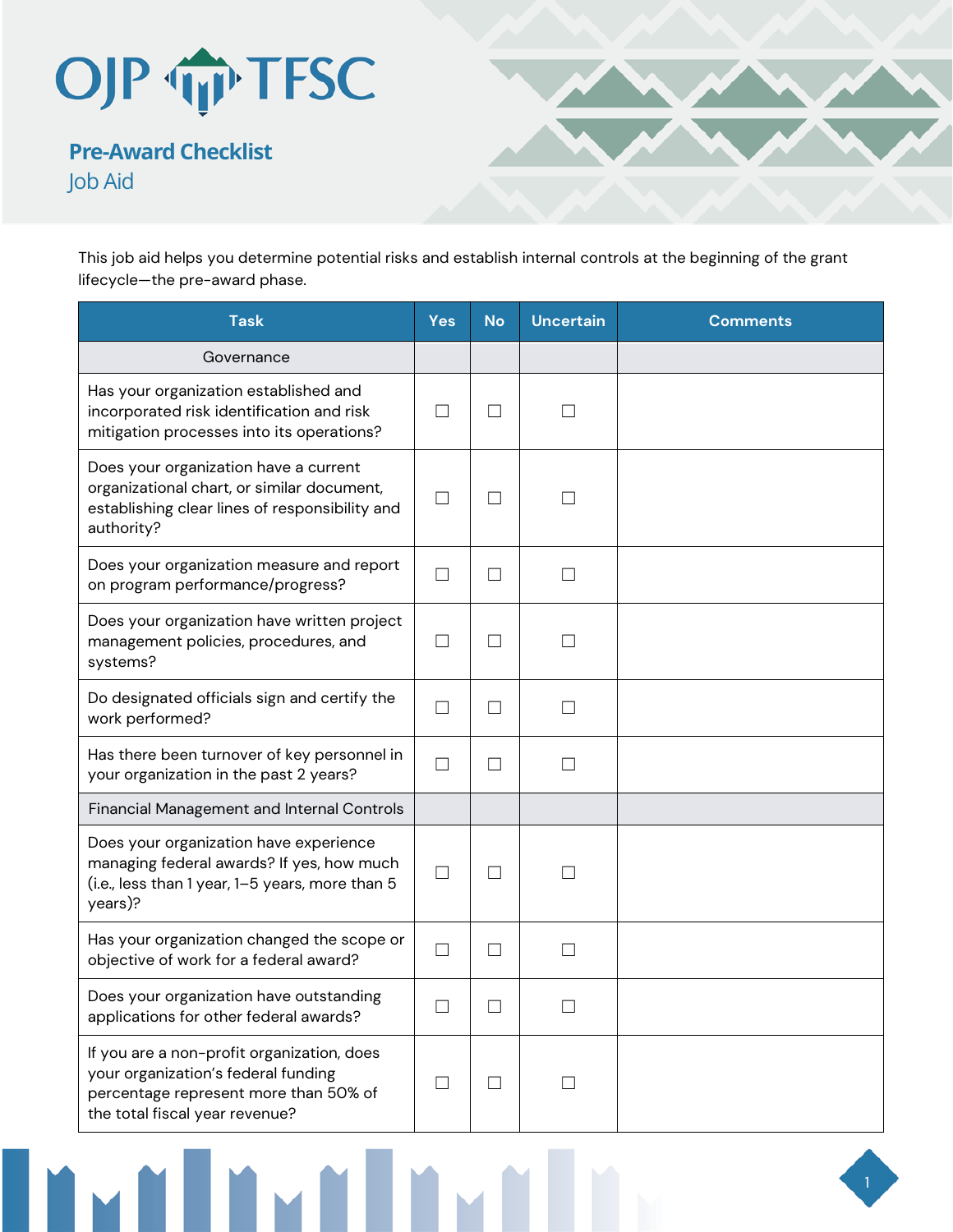| <b>Task</b>                                                                                                                                                  | <b>Yes</b>        | <b>No</b>                | <b>Uncertain</b> | <b>Comments</b> |
|--------------------------------------------------------------------------------------------------------------------------------------------------------------|-------------------|--------------------------|------------------|-----------------|
| Does your organization have a dedicated<br>accountant or financial manager<br>responsible for monitoring organizational<br>funds?                            | $\Box$            | $\Box$                   |                  |                 |
| Does your organization have written<br>policies that address reliability of reporting<br>for internal and external use?                                      | П                 | П                        |                  |                 |
| Does your organization have written<br>policies that address compliance with laws<br>and regulations to safeguard assets against<br>fraud, waste, and abuse? | $\Box$            | $\vert \ \ \vert$        |                  |                 |
| Does your organization have documented<br>processes for conducting risk assessments<br>of potential subrecipients?                                           | $\Box$            | $\overline{\phantom{a}}$ |                  |                 |
| Does your organization have any delinquent<br>federal debt?                                                                                                  | П                 | $\vert \ \ \vert$        | - 1              |                 |
| Has your organization ever filed for<br>bankruptcy?                                                                                                          | $\Box$            | $\Box$                   | - 1              |                 |
| Does your organization have written<br>accounting policies and procedures?                                                                                   | П                 | $\Box$                   | $\mathcal{L}$    |                 |
| Does your organization have a written<br>policy to ensure internal controls comply<br>with federal statutes and regulations?                                 | П                 | П                        |                  |                 |
| Does the policy include a process for<br>evaluating and monitoring compliance with<br>federal statutes and regulations?                                      |                   |                          |                  |                 |
| Does the policy require your organization or<br>its officials to promptly act to rectify any<br>identified non-compliances?                                  | П                 | $\vert \ \ \vert$        |                  |                 |
| Is your organization's use of accounting<br>entries supported by approved<br>documentation (e.g., purchase orders,<br>vouchers, vendor payments)?            | $\vert \ \ \vert$ | $\overline{\phantom{a}}$ |                  |                 |
| Is there separation of responsibility in the<br>receipt of request for payments,<br>authorization of payments, and recording of<br>financial transactions?   | $\Box$            | $\mathcal{L}$            |                  |                 |
| Are budgetary controls in effect to<br>preclude incurring obligations in excess of<br>total funds available for a budgetary cost<br>category?                | $\vert \ \ \vert$ | M.                       |                  |                 |
|                                                                                                                                                              |                   |                          |                  |                 |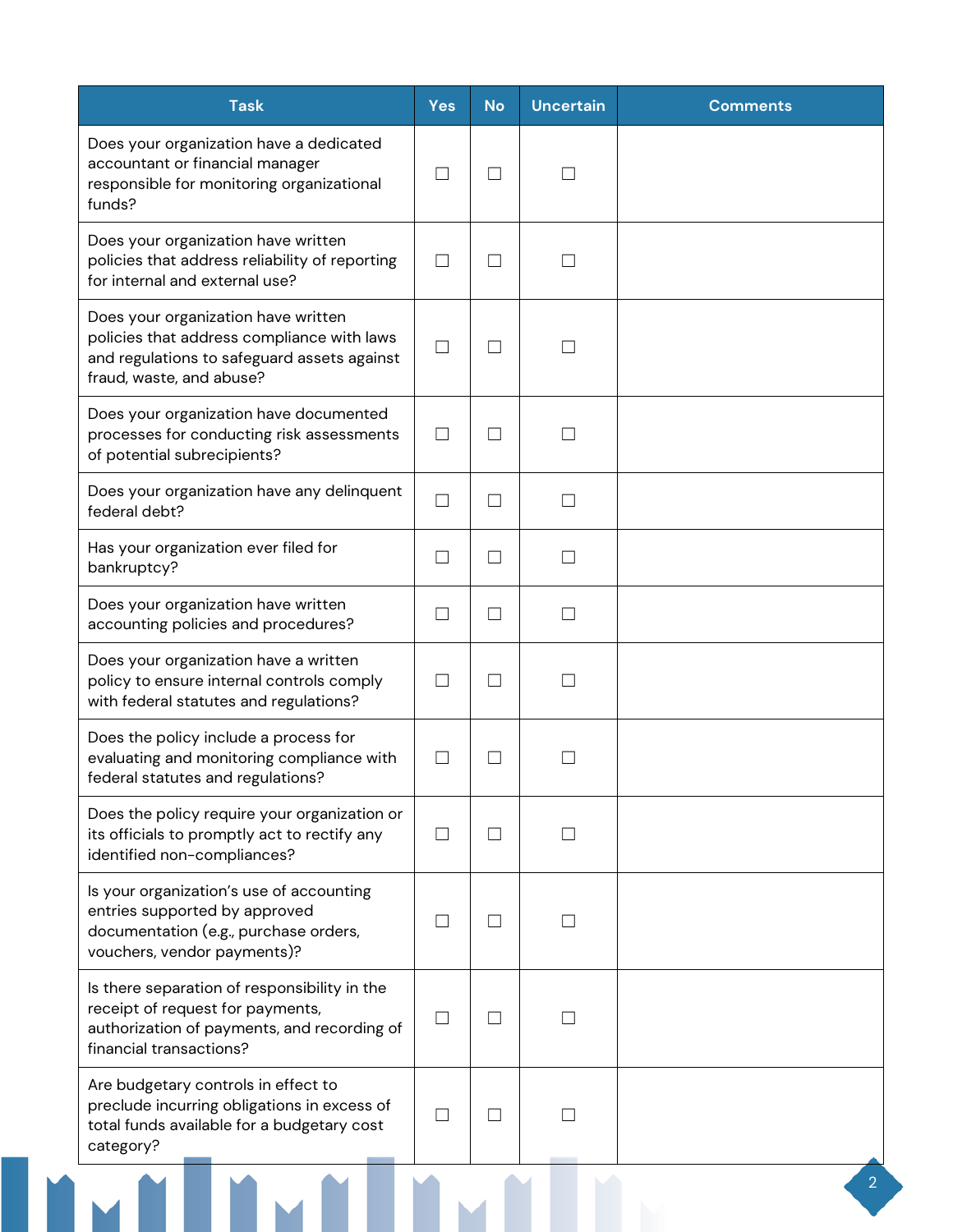| <b>Task</b>                                                                                                                                                                                   | <b>Yes</b>        | <b>No</b>         | <b>Uncertain</b>  | <b>Comments</b> |
|-----------------------------------------------------------------------------------------------------------------------------------------------------------------------------------------------|-------------------|-------------------|-------------------|-----------------|
| Does your organization utilize a property<br>management system?                                                                                                                               | П                 | $\vert \ \ \vert$ |                   |                 |
| Does your organization have a subrecipient<br>monitoring plan in place to ensure<br>compliance with federal requirements,<br>programmatic expectations, and fiscal<br>requirements?           | $\Box$            | $\vert \ \ \vert$ |                   |                 |
| <b>Audit Information</b>                                                                                                                                                                      |                   |                   |                   |                 |
| If the audit contained findings, has your<br>organization implemented corrective<br>actions?                                                                                                  |                   | $\vert \ \ \vert$ |                   |                 |
| Have you complied with applicable<br>reporting requirements (i.e., single audit,<br>financial statement, or program-specific<br>audit requirements) in a timely manner?                       | П                 | П                 |                   |                 |
| Other than a single audit, has your<br>organization been audited or reviewed by a<br>federal agency in the past 3 years? If yes,<br>did the audit contain any findings or<br>recommendations? | П                 | П                 |                   |                 |
| Have you had an internal audit within the<br>last 3 years? If yes, did the audit contain<br>any findings or recommendations?                                                                  | $\vert \ \ \vert$ | $\mathsf{L}$      |                   |                 |
| <b>Financial Systems</b>                                                                                                                                                                      |                   |                   |                   |                 |
| Does your organization have a financial<br>system to support company operations<br>that aligns with the requirements set forth<br>in the Uniform Guidance?                                    |                   |                   |                   |                 |
| Does the accounting system provide for the<br>recording of expenditures for each<br>grant/contract by the component project<br>and budget cost categories, shown in the<br>approved budget?   | $\Box$            | $\vert \ \ \vert$ |                   |                 |
| Are there back-up procedures in place for<br>your organization's accounting system?                                                                                                           | $\Box$            | $\Box$            | $\blacksquare$    |                 |
| Is your organization's accounting system<br>automated, manual, or a combination of the<br>two?                                                                                                | П                 | $\Box$            |                   |                 |
| Does your organization's financial system<br>allow for accurately reporting subrecipient                                                                                                      | $\Box$            | $\Box$            | $\vert \ \ \vert$ |                 |

**THE METHAN DESCRIPTION OF PERSONAL PROPERTY**